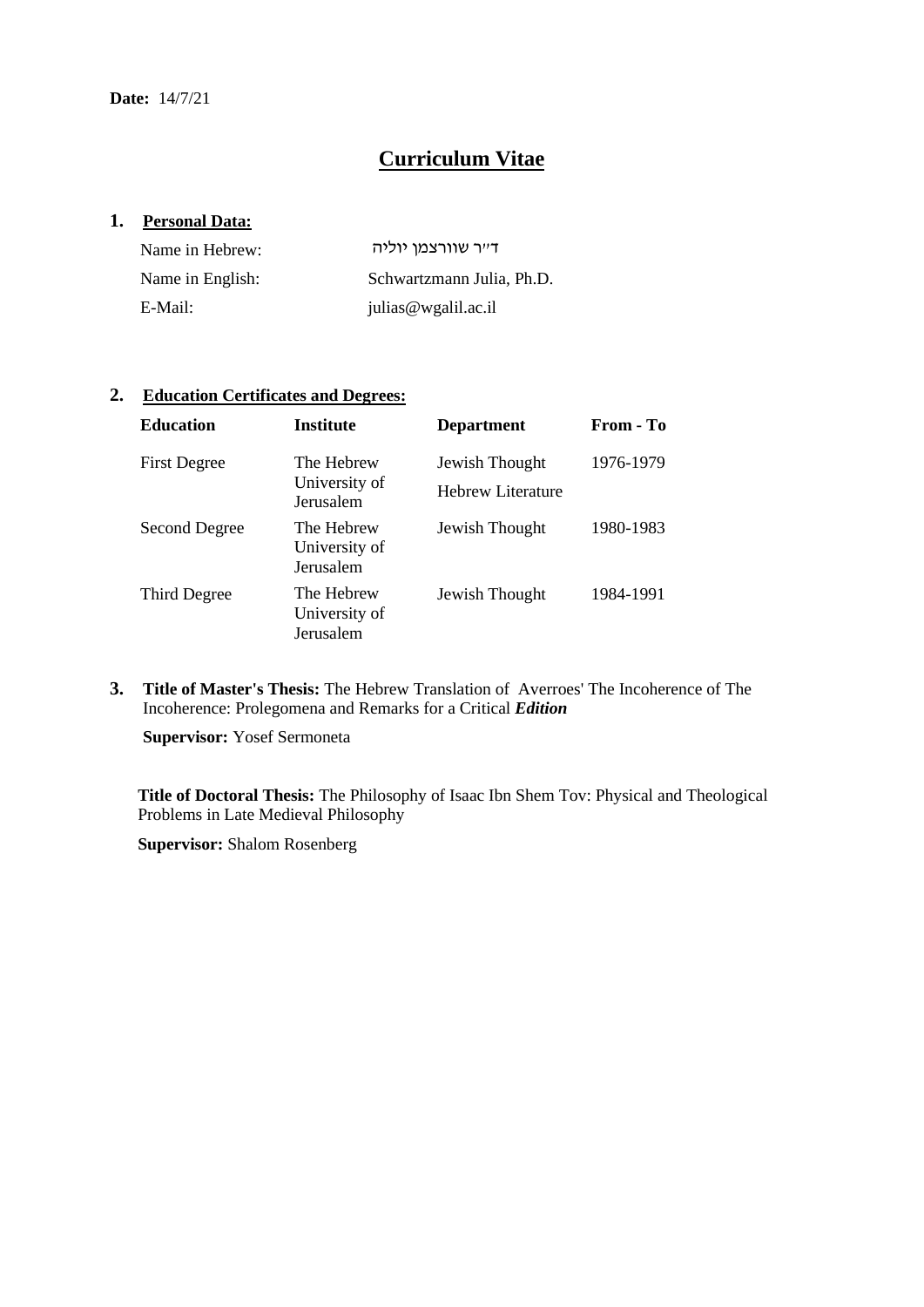## **4. Academic Ranks:**

| Rank                    | % Position | From - To        |
|-------------------------|------------|------------------|
| <b>Adjunct Lecturer</b> | 66%        | 1999-2006        |
| Lecturer                | 66%        | 2006-2010        |
| Senior Lecturer         | 66%        | $2010$ - present |

### **5. Grants and Awards:**

| Year | Name of Grant/Award                                         |
|------|-------------------------------------------------------------|
| 1989 | Memorial Foundation for Jewish Studies                      |
| 2014 | Excellence in Research Award of the Western Galilee College |
| 2020 | Book Award of the Fanya Gottesfeld Heller Center for the    |
|      | Study of Women in Judaism at Bar Ilan University            |

## **6. Positions Held**

| From-To   | <b>Institute</b>              | <b>Position</b>            |
|-----------|-------------------------------|----------------------------|
| 1987-1988 | The Hebrew University         | <b>Teaching Assistant</b>  |
| 1992-1993 | Baptist College Hong Kong     | <b>Adjunct Lecturer</b>    |
| 1994-1995 | University of Haifa           | <b>Teaching Instructor</b> |
| 1996-2009 | <b>Yesreel Valley College</b> | <b>Adjunct Teacher</b>     |
| 1999-     | Western Galilee College       | Senior Lecturer            |

## **7. Additional Professional Experience (Public Positions):**

ISF Grants Evaluator

## **8. Scientific Areas of Specialization:**

Medieval Jewish Philosophy, Modern Jewish Thought, Jewish Spirituality, Gender in Judaism

## **9. Miscellaneous:**

Member of the Board of directors of the Samuel Rubin Conservatory of Music (Haifa)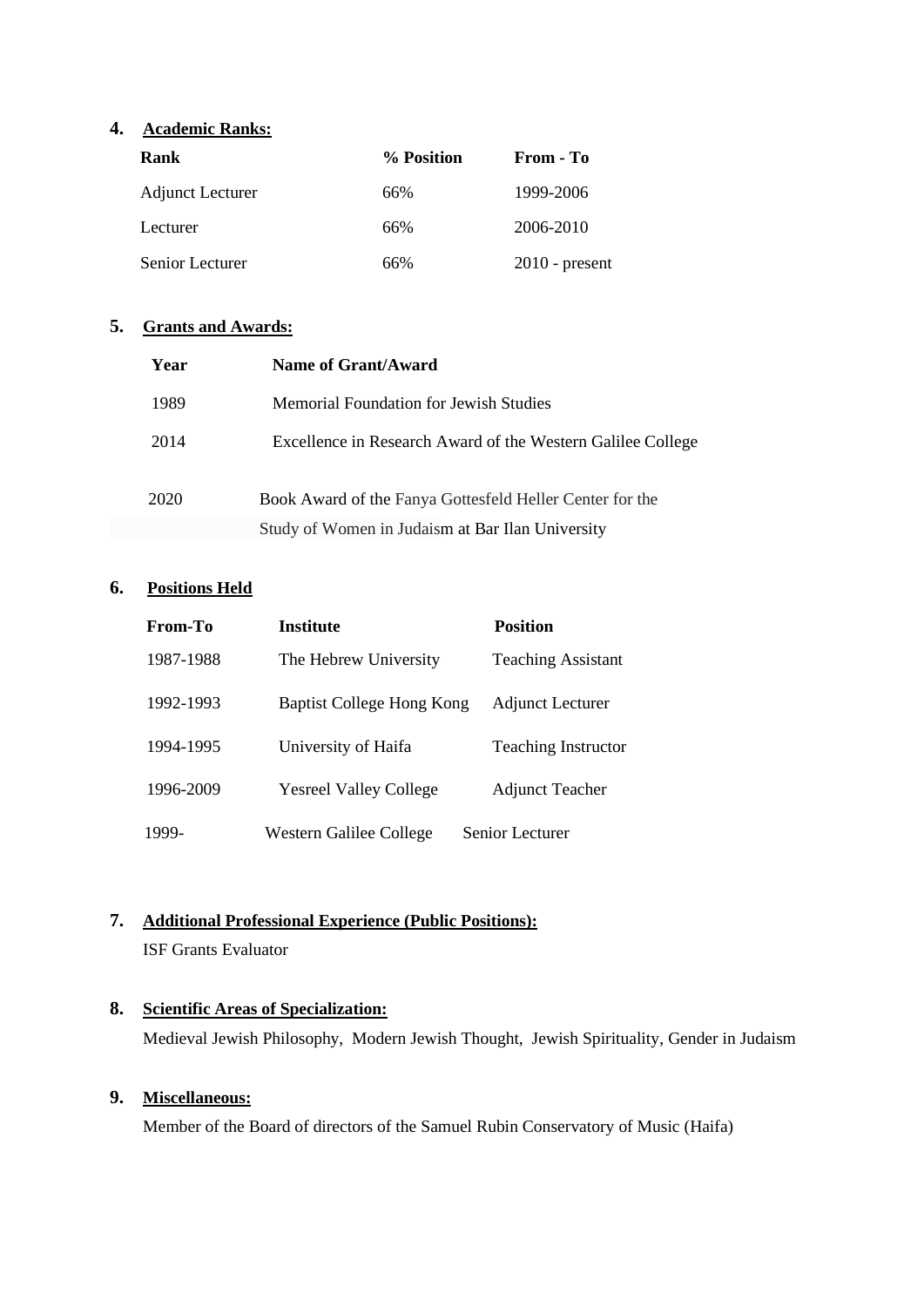## **10. Academic Profile:**

My research interests focus on the interaction between Jewish and Western religious thought, religious irrationalism, Jewish thinkers' gender concepts, and Jewish orthodox women religious writings.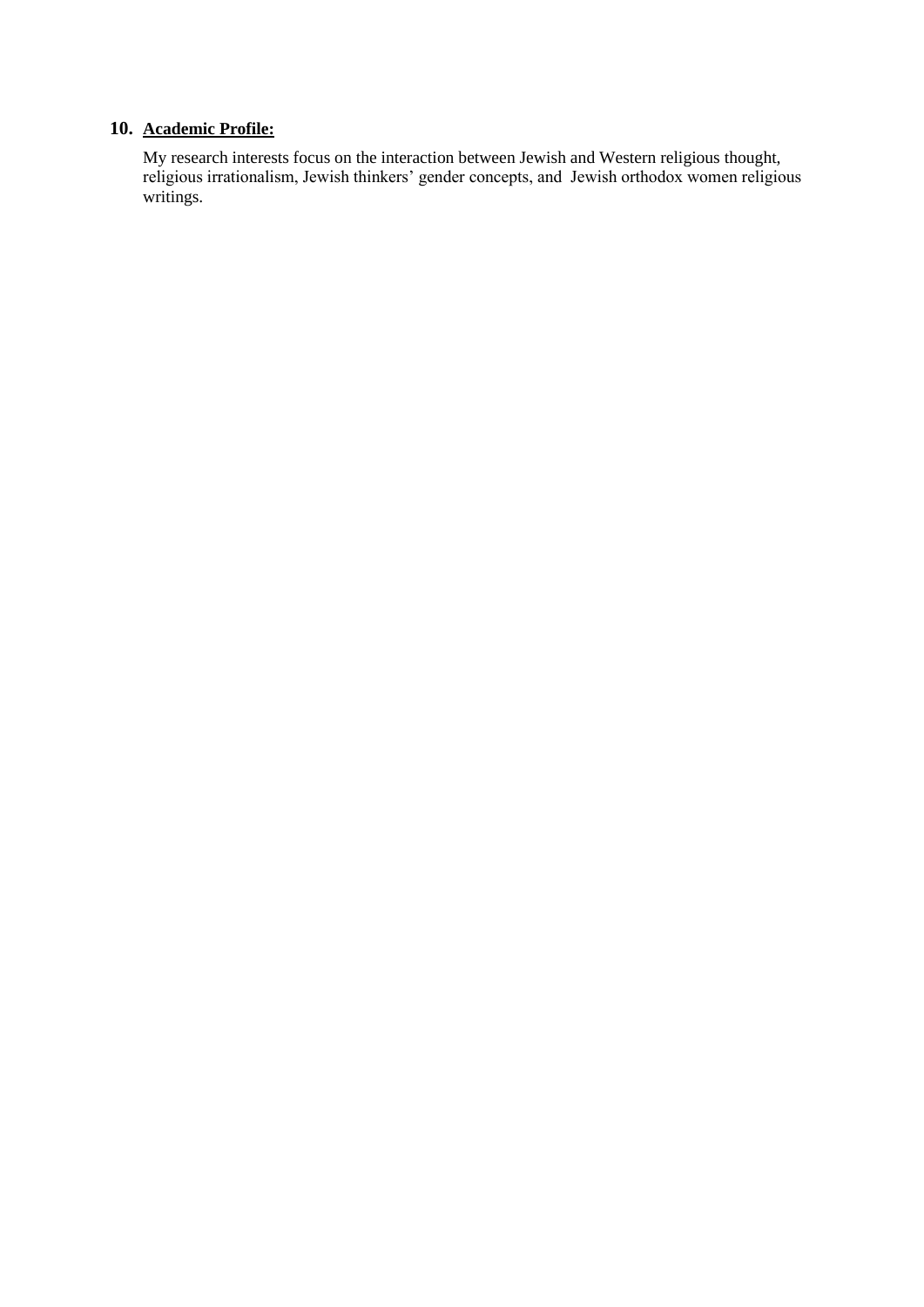## **Publications**

### **Schwartzmann Julia, Ph.D.**

### A. **Refereed Publications**

- 1. "Isaac Ibn Shem Tob's Commentary on "The Guide of the Perplexed" (Hebrew) , *Daat A Journal of Jewish Philosophy & Kabbalah* **26** (1991), 43-59.
- 2. "Where is The Heaven? The Story of an Aristotelian Problem and its Presentation in Jewish Medieval Sources", *Revue des etudes Juives* **CLIII** (1994),. 67-85.
- 3. "Proofs for the Eternal Motion and the Eternity of the World Challenged by Isaac Ibn Shem Tob" (Hebrew), *Tarbiz – A Quarterly for Jewish Studies* LXIV (1995), 259-274.
- 4. "Was She Created in the Image of God Too? The Medieval Philosophical Interpretation of the Creation of Woman" (Hebrew), *Daat- A Journal of Jewish Philosophy & Kabbalah* **39** (1997), 69-87.
- 5. "Gender Concepts of Medieval Jewish Thinkers and The Book of Proverbs", *Jewish Studies Quarterly* **7** (2000), 183-202.
- 6. "The Commentator as Editor: Gersonides' Commentary on Ecclesiastes" (in Hebrew), *Jewish Studies – Journal of the World Union of Jewish Studies* **41** (2002), 169-186.
- 7. The Vow of Jephthah: A Typology of Interpretations in Traditional Exegesis" (Hebrew), *Beit Mikra Quarterly*, 261-280.
- 8. "Isaac Arama and his Theory of Two Matches (Zivugim)", *Jewish Studies Quarterly* 13 (2006), 27-40.
- 9. "Constructing a New Typeo of Jewish Woman The Power Concept in the Women-Oriented Literature of Rabbi Aviner", *Modern Judaism* 28 (2008), 64-78.
- 10. "The Book of Esther a Case Study of Ideological Interpretation", *Shofar* 29 (20011), 1-24.
- 11. "Religious Writing by Orthodox Jewish Women: Creating a Theology", *Journal of Contemporary Religion* 22 (2012), 485-501.
- 12. "Rabbi Yitzchak Ginsburgh and his Feminine Vision of the Messianic Age" – *Journal of Modern Jewish Studies* **12** (2013), 1-19.
- 13. "From Mystical Visions to Gender Equality Aspirations: a Hermeneutical Journey of Two Biblical Verses" – *Journal of Jewish Studies* 66 (2015), 138-156.
- 14. "The Attitude of Medieval Jewish Philosophers to the Phenomenon of Female Prophecy"**,**  *Shofar* **35** (2017)**,** 57-72.
- 15. "The Burden of Jewishness: Lev Shestov and His Jewish Identity*, Juldaica Petropolitana* **10** (2018), 115-133.
- 16. Schwartzmann, J. (2020). "A Late Nineteenth-Century Rabbinic Critique of the Status of Women in Judaism", Modern Judaism 40, 259-284.

### **B. Non-Refereed Publications**

- 17. "Leon Shestov" entry for the On-line Judaica Encyclopedia 2016
- 18. "A Study in Irrationalism: From the Medieval *The Kuzari* to the Religious Thought of Lev Shestov", *Cahiers Leon Chestov* **17** (2017), 87-109.